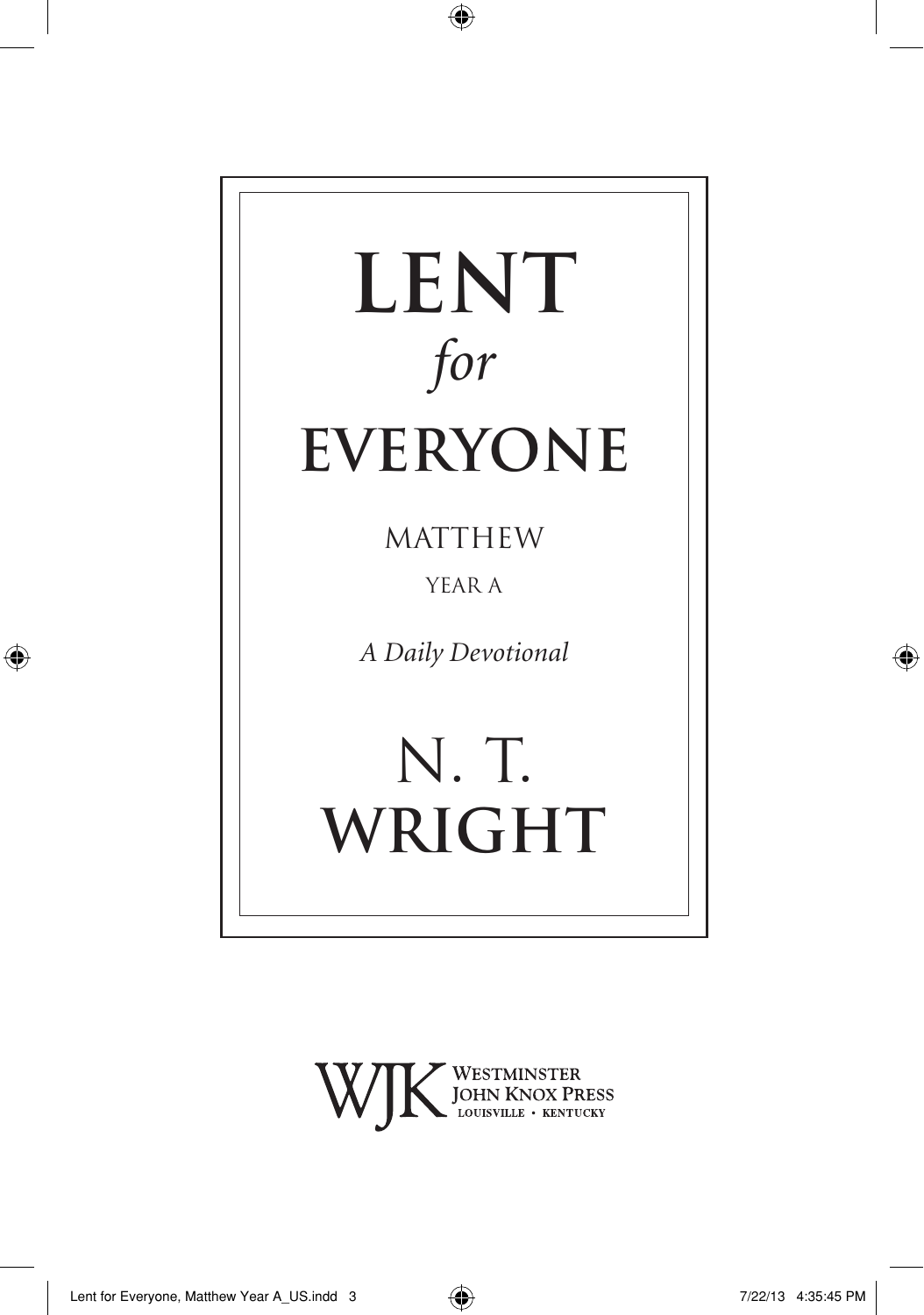# **CONTENTS**

|                                 | <b>CONTENTS</b>                      |   |
|---------------------------------|--------------------------------------|---|
|                                 |                                      |   |
| Ash Wednesday<br>Thursday after | Matthew $1-2$ ; focused on $1.18-25$ | 1 |
| Ash Wednesday                   | Matthew 3; focused on 3.1–12         | 3 |
| Friday after<br>Ash Wednesday   | Matthew 4; focused on 4.18–25        | 6 |
| Saturday after                  |                                      |   |
| Ash Wednesday                   | Matthew $4.1-11$                     | 8 |

| WEEK 1    |                                |    |
|-----------|--------------------------------|----|
| Sunday    | Psalm 32                       | 11 |
| Monday    | Matthew 5; focused on 5.1-12   | 14 |
| Tuesday   | Matthew 6; focused on $6.5-15$ | 16 |
| Wednesday | Matthew 7; focused on 7.15–23  | 19 |
| Thursday  | Matthew 8; focused on 8.23–34  | 21 |
| Friday    | Matthew 9; focused on 9.9–17   | 24 |
| Saturday  | Matthew $17.1-9$               | 27 |
| WEEK 2    |                                |    |
| Sunday    | Psalm 121                      | 29 |
| Monday    | Matthew $10.1-15$              | 32 |
| Tuesday   | Matthew 10.16-42; focused on   |    |
|           | $10.16 - 25$                   | 35 |
| Wednesday | Matthew 11; focused on 11.1–19 | 37 |
| Thursday  | Matthew 12.1–21; focused on    |    |
|           | $12.15 - 21$                   | 41 |
| Friday    | Matthew 12.22–50; focused on   |    |
|           | $12.27 - 32$                   | 44 |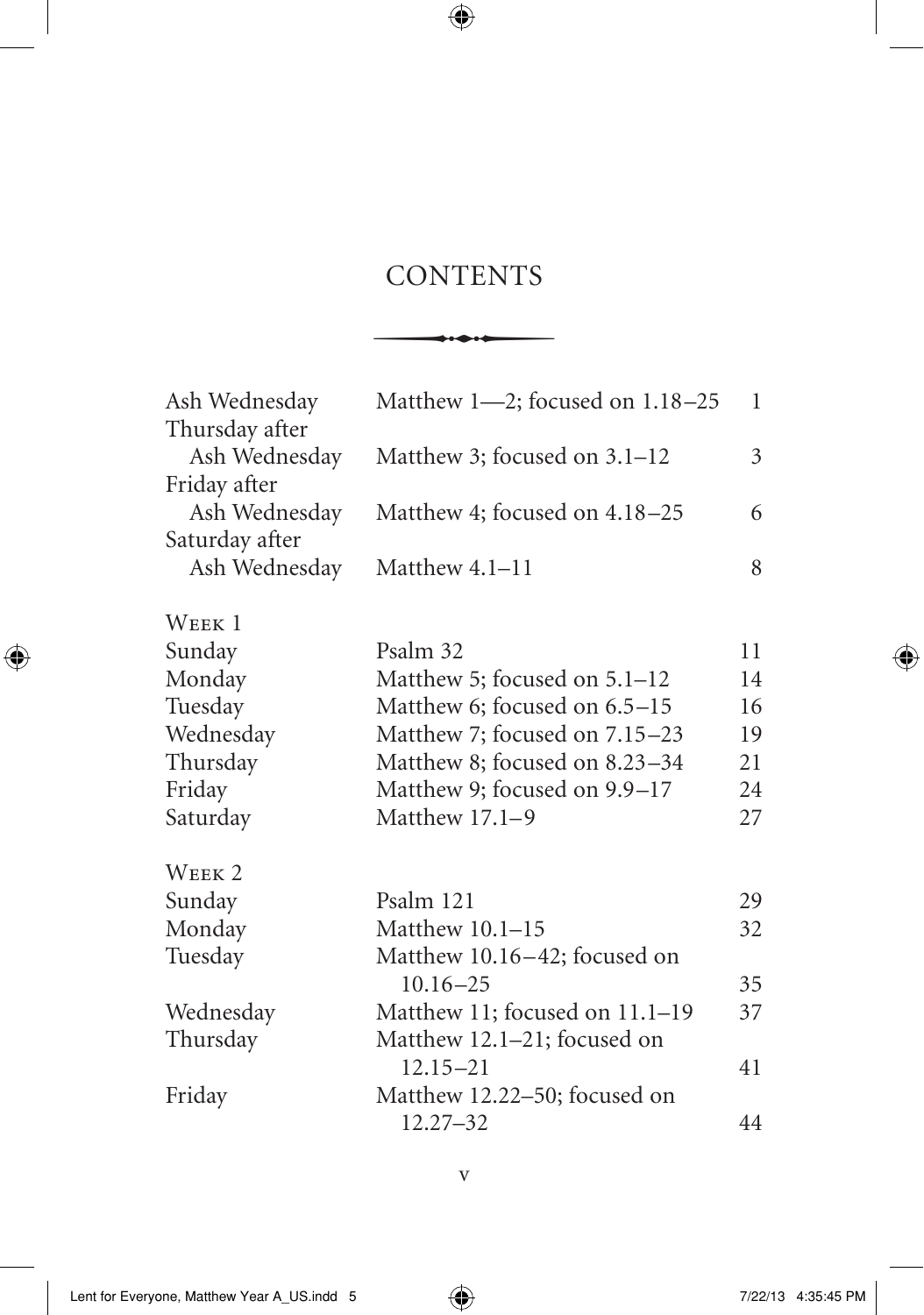#### **CONTENTS**

| Saturday          | Matthew 13; focused on 13.31-33,<br>$44 - 46$ | 47  |
|-------------------|-----------------------------------------------|-----|
| WEEK 3            |                                               |     |
| Sunday            | Psalm 95                                      | 50  |
| Monday            | Matthew 14; focused on 14.22-33               | 53  |
| Tuesday           | Matthew 15.1-20; focused on                   |     |
|                   | $15.1 - 9$                                    | 56  |
| Wednesday         | Matthew 15.21-38; focused on                  |     |
|                   | $15.21 - 28$                                  | 59  |
| Thursday          | Matthew 16; focused on 16.21-28               | 62  |
| Friday            | Matthew 17; focused on 17.14-20               | 65  |
| Saturday          | Matthew 18; focused on 18.21-35               | 68  |
| WEEK 4            |                                               |     |
| Sunday            | Psalm 23                                      | 71  |
| Monday            | Matthew 19; focused on 19.16-26               | 74  |
| Tuesday           | Matthew 20; focused on 20.1-16                | 77  |
| Wednesday         | Matthew 21.1-22; focused on                   |     |
|                   | $21.1 - 17$                                   | 81  |
| Thursday          | Matthew 21.23-46; focused on                  |     |
|                   | $21.33 - 45$                                  | 85  |
| Friday            | Matthew 22; focused on 22.1-14                | 87  |
| Saturday          | Matthew 23; focused on 23.29-39               | 90  |
| WEEK <sub>5</sub> |                                               |     |
| Sunday            | Psalm 130                                     | 92  |
| Monday            | Matthew 24; focused on 24.15-28               | 94  |
| Tuesday           | Matthew 24; focused on 24.45-51               | 97  |
| Wednesday         | Matthew 25; focused on 25.14-30               | 99  |
| Thursday          | Matthew 25; focused on 25.31-46               | 102 |
| Friday            | Matthew 26.1–13                               | 105 |
| Saturday          | Matthew 26.14-27.66                           | 108 |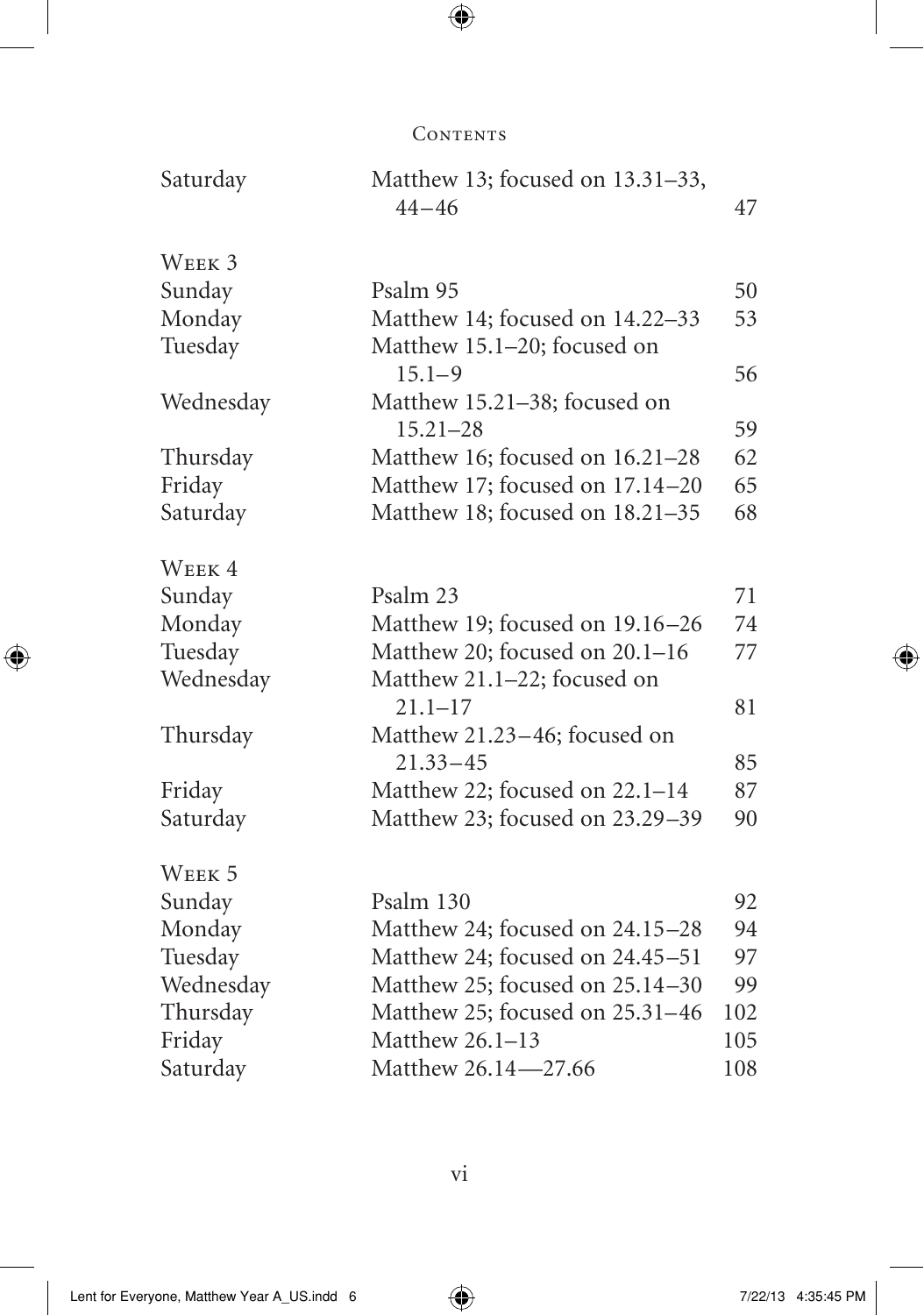**CONTENTS** 

| HOLY WEEK        |                   |     |
|------------------|-------------------|-----|
| Palm Sunday      | Psalm 31.9–16     | 118 |
| Monday           | Matthew 26.14–35  | 121 |
| Tuesday          | Matthew 26.36–56  | 124 |
| Wednesday        | Matthew 26.57–75  | 128 |
| Maundy Thursday  | Matthew 27.1–32   | 131 |
| Good Friday      | Matthew 27.33–56  | 135 |
| Holy Saturday    | Matthew 27.57–66  | 139 |
| <b>EASTER</b>    |                   |     |
| Easter Day       | Matthew 28.1–10   | 142 |
| Easter Monday    | Matthew 28.11–15  | 144 |
| Easter Tuesday   | Matthew 28.16–20  | 147 |
| Easter Wednesday | Matthew $2.1-12$  | 150 |
| Easter Thursday  | Matthew 6.25–34   | 153 |
| Easter Friday    | Matthew $13.1-23$ | 156 |
| Easter Saturday  | Matthew 22.34–40  | 159 |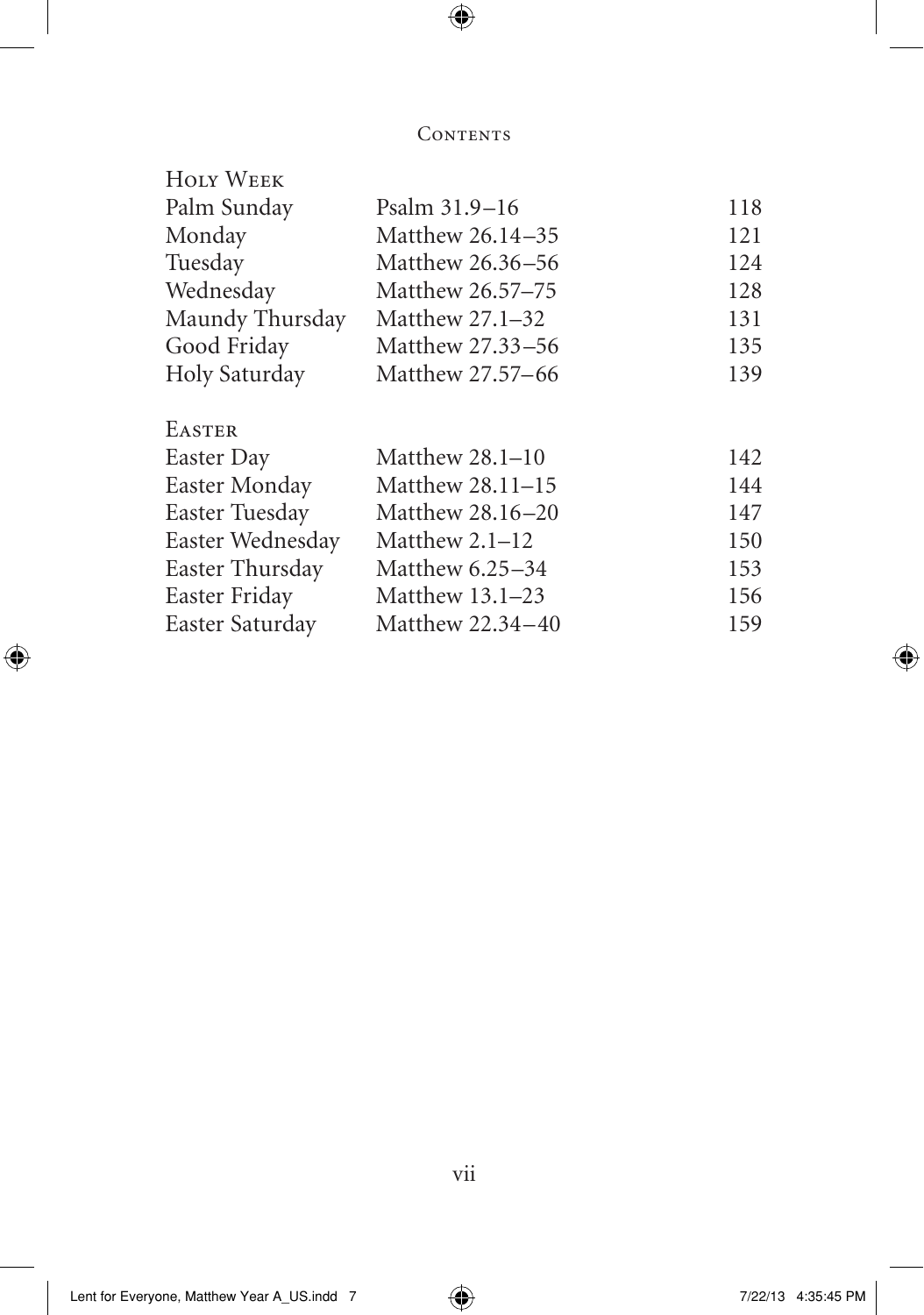### **ASH WEDNESDAY**

#### **Matthew 1—2; focused on 1.18 –25**

<sup>18</sup>This was how the birth of Jesus the Messiah took place. His mother, Mary, was engaged to Joseph; but before they came together she turned out to be pregnant – by the holy spirit. 19Joseph, her husband-to-be, was an upright man. He didn't want to make a public example of her. So he decided to set the marriage aside privately. <sup>20</sup>But, while he was considering this, an angel of the Lord suddenly appeared to him in a dream.

'Joseph, son of David,' the angel said, 'Don't be afraid to get married to Mary. The child she is carrying is from the holy spirit. <sup>21</sup>She is going to have a son. You must give him the name Jesus; he is the one who will save his people from their sins.'

 $^{22}$ All this happened so that what the Lord said through the prophet might be fulfilled: 23'Look: the virgin is pregnant, and will have a son, and they shall give him the name Emmanuel,' which means, in translation, 'God with us.' <sup>24</sup>When Joseph woke up from his sleep he did what the

Lord's angel had told him to. He married his wife,  $25$  but he didn't have sexual relations with her until after the birth of her son. And he gave him the name Jesus.

We know very, very little about Joseph. Some legends make him an old man who died while Jesus was growing up, but we don't know that for sure. We know he worked in the building trade, including what we call carpentry. We know he could trace his ancestry back to the ancient royal house of David and Solomon (many first-century Jews knew their family history as well as many today know the story of their favourite soap opera, or the fortunes of their football team). And we know that Joseph faced a unique personal and moral challenge, and came through it with integrity and humility. Joseph, in this passage, provides a sharply personal angle for us to approach Matthew's gospel.

Think how it was for him. Marriage beckons, quite likely arranged by the two families but none the less an exciting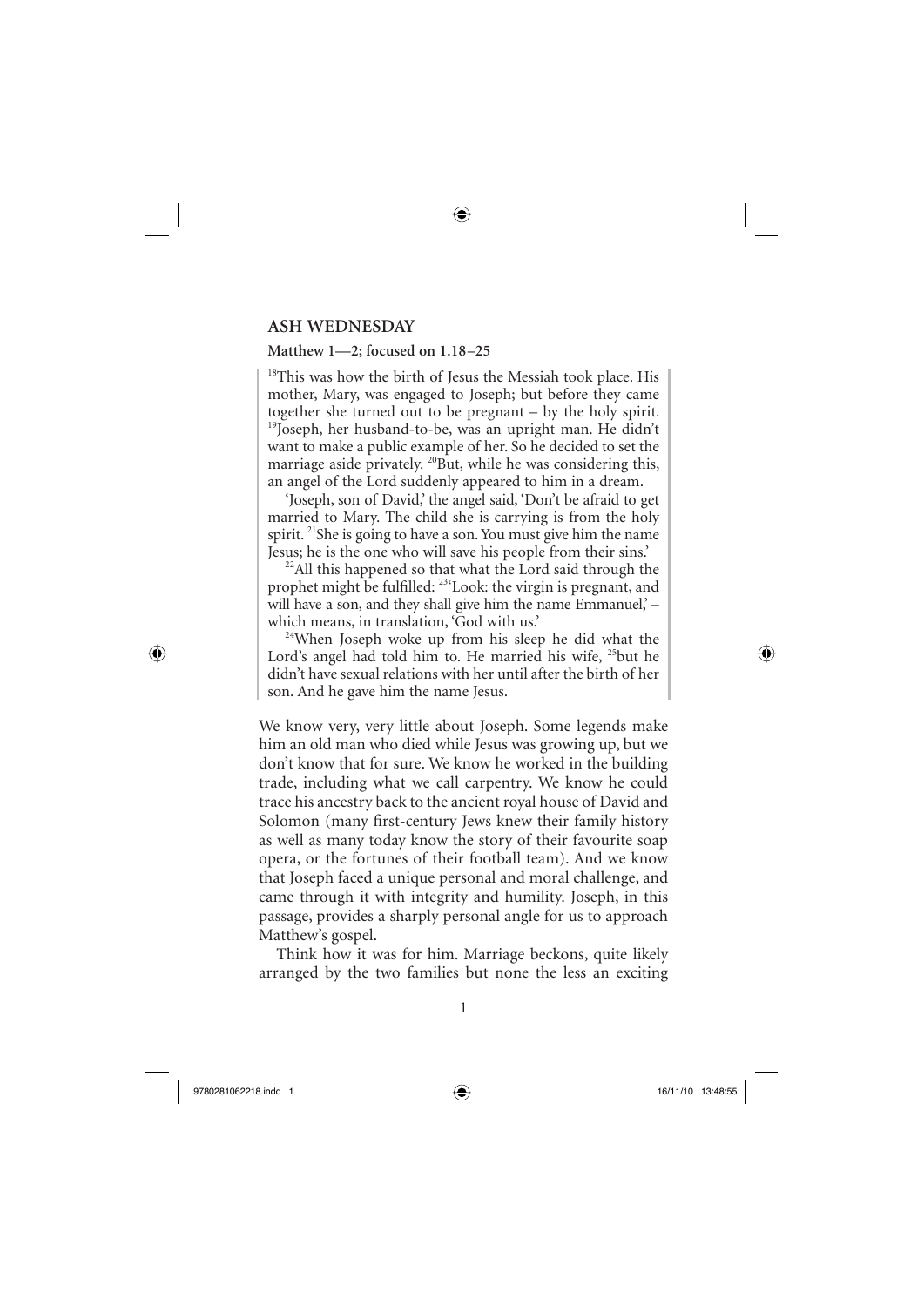prospect. A home. Children. A new status in the community – in a small town where everyone knows everyone else and where, without television, everybody else's life is part of a complex daily soap opera.

And then the shock. Mary has news for him, news to send a chill down the spine of any prospective husband. How can he possibly believe her strange story? What will people say? So he plans, with a heavy heart, to call the whole thing off.

Then, the dream. Mary's story is true. What's more, she and her child are caught up, not just in a personal challenge, but in a much older, stranger purpose. God's purpose. God's rescue operation, long expected and at last coming true. The child to be born will be 'Emmanuel', God-with-us. God with us to save us: hence the name 'Jesus', the same word as 'Joshua', the great leader who brought the people of Israel across the Jordan into the promised land. The name means 'Yahweh saves'. God with us; God to the rescue.

Whenever God does something new, he involves people – often unlikely people, frequently surprised and alarmed people. He asks them to trust him in a new way, to put aside their natural reactions, to listen humbly for a fresh word and to act on it without knowing exactly how it's going to work out. That's what he's asking all of us to do this Lent. Reading the Bible without knowing in advance what God is going to say takes humility. Like Joseph, we may have to put our initial reactions on hold and be prepared to hear new words, to think new thoughts, and to live them out. We all come with our own questions, our own sorrows and frustrations, our own longings. God will deal with them in his own way, but he will do so as part of his own much larger and deeper purposes. Who knows what might happen, this year, if even a few of us were prepared to listen to God's word in scripture in a new way, to share the humility of Joseph, and to find ourselves caught up in God's rescue operation?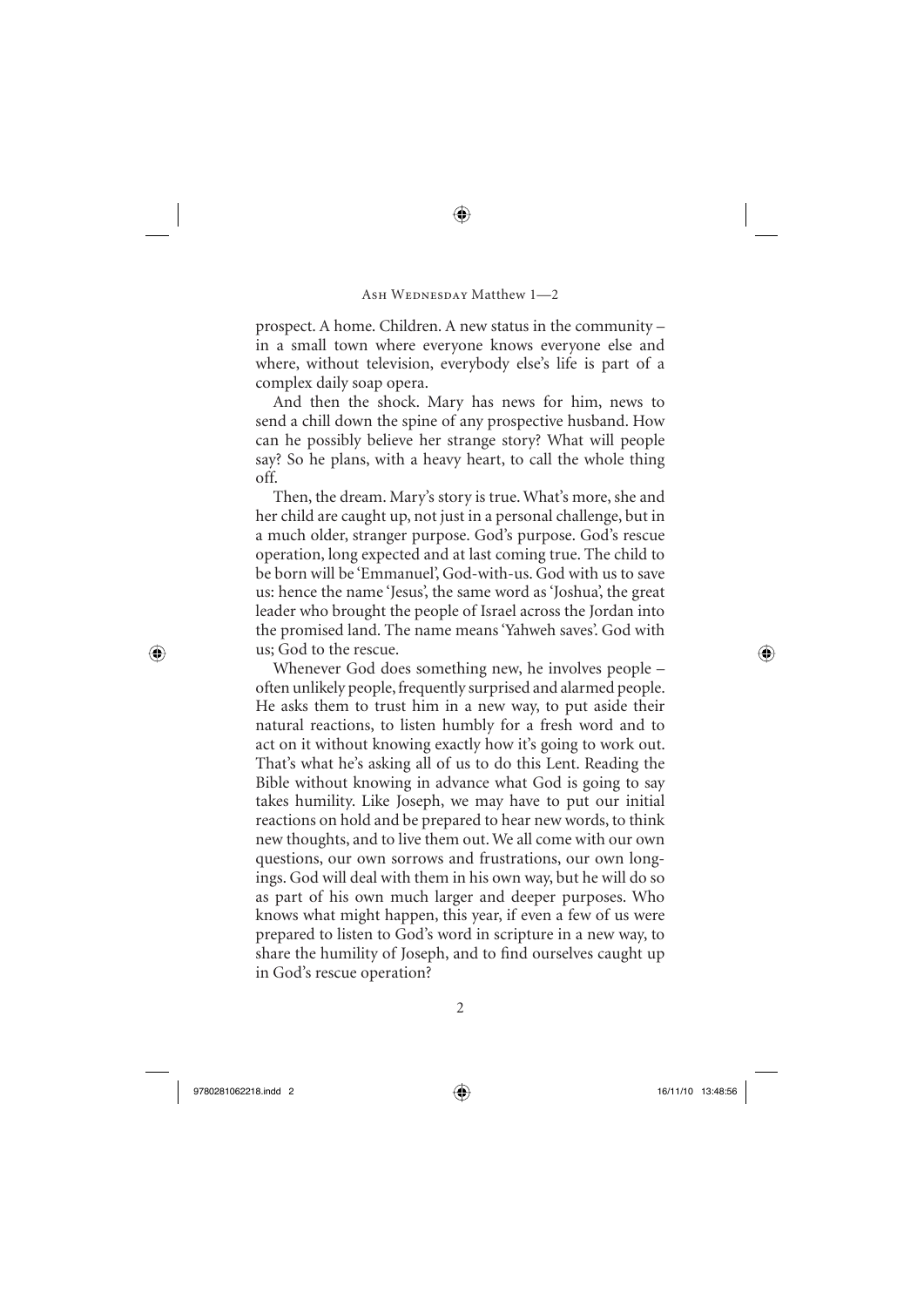### **Today**

*Speak to us, Father, in a new way as we read your word. Help us to hear your voice and follow where you lead.*

### **THURSDAY AFTER ASH WEDNESDAY**

#### **Matthew 3; focused on 3.1–12**

<sup>1</sup>In those days John the Baptist appeared. He was preaching in the Judaean wilderness. <sup>2</sup>

<sup>2'</sup>Repent!' he was saying. 'The kingdom of heaven is coming!'

<sup>3</sup>John, you see, is the person spoken of by Isaiah the prophet, when he said,

The voice of someone shouting in the desert: 'Prepare the route that the Lord will take, Straighten out his paths!'

4 John himself had clothing made from camel's hair, and a leather belt around his waist. His food was locusts and wild honey.<sup>5</sup>Jerusalem, and all Judaea, and the whole area around the Jordan, were going off to him. 'They were being baptized by him in the river Jordan, confessing their sins. <sup>7</sup>

<sup>7</sup>He saw several Pharisees and Sadducees coming to be baptized by him.

'You brood of vipers!' he said to them. 'Who warned you to escape from the coming wrath? <sup>8</sup>You'd better prove your repentance by bearing the right sort of fruit! <sup>9</sup>And you needn't start thinking to yourselves, "We have Abraham as our father." Let me tell you, God is quite capable of raising up children for Abraham from these stones! <sup>10</sup>The axe is already taking aim at the root of the tree. Every tree that doesn't produce good fruit is to be cut down and thrown into the fire.'<br><sup>11</sup>'I am baptizing you with water, for repentance,' John con-

tinued. 'But the one who is coming behind me is more powerful than me! I'm not even worthy to carry his sandals. He will baptize you with the Holy Spirit and fire! 12He's got his shovel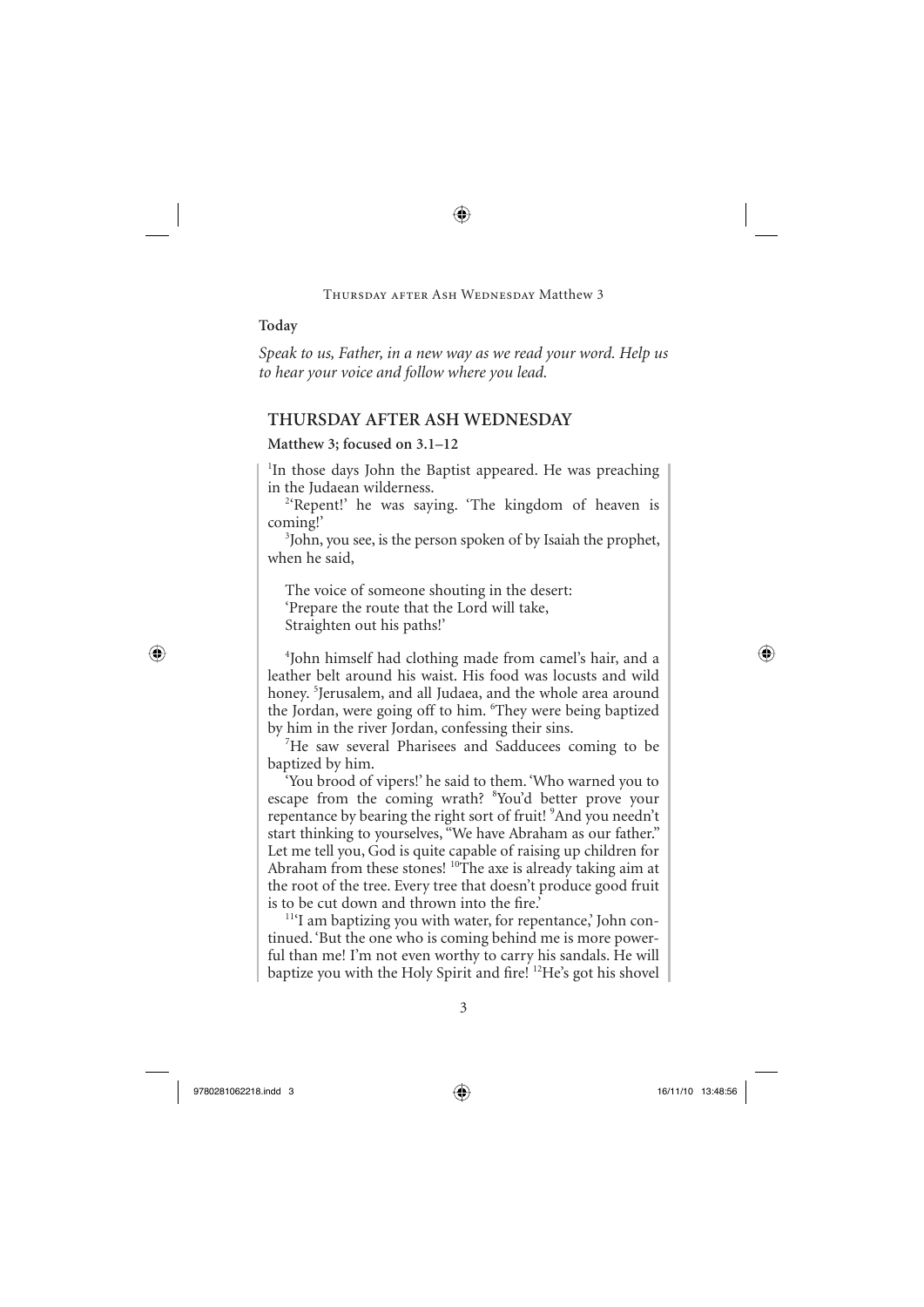in his hand, ready to clear out his barn, and gather all his corn into the granary. But he'll burn up the chaff with a fire that will never go out.'

When a couple get married, there is so much to learn. Not so much the immediate and obvious things – favourite foods, musical tastes, good ideas for holidays, and so on. There are deeper things that make each one of us mysterious and deeply special. The rich store of memories and mental associations. The older family history: stories told and retold, sorrows quietly aching in the background, tales of an exotic cousin here, a tragic uncle there, an aunt who wrote books or a greatgrandfather who was cheated in business. Such stories shape our imaginations. They condition our reactions to new situations. When you join someone else's family it takes time to learn how all this works for them. Often you can only make sense of what someone says or does up front if you get in touch with the older, deeper stories that shaped them from their earliest days.

Matthew, writing his gospel, wants to help his readers to learn the great stories of the family into which they have come through their faith in Jesus Christ. Many of his readers were probably Jewish already. That made some things easier, others harder. He is telling the story of what happened within living memory – here, the story of John the Baptist getting people ready for Jesus – but he is also helping them to get in touch with the older, deeper stories of God's ancient people. Like all early Christian writers, Matthew is eager to explain how what has happened in and through Jesus is what the ancient stories had been pointing to all along.

He's already begun to do this in the first two chapters. There's the great long family tree right at the start, of course. But there are also the times when he has pointed back to the ancient scriptures to explain the meaning of the events he's describing. Now he takes this to a new level. He picks up one

4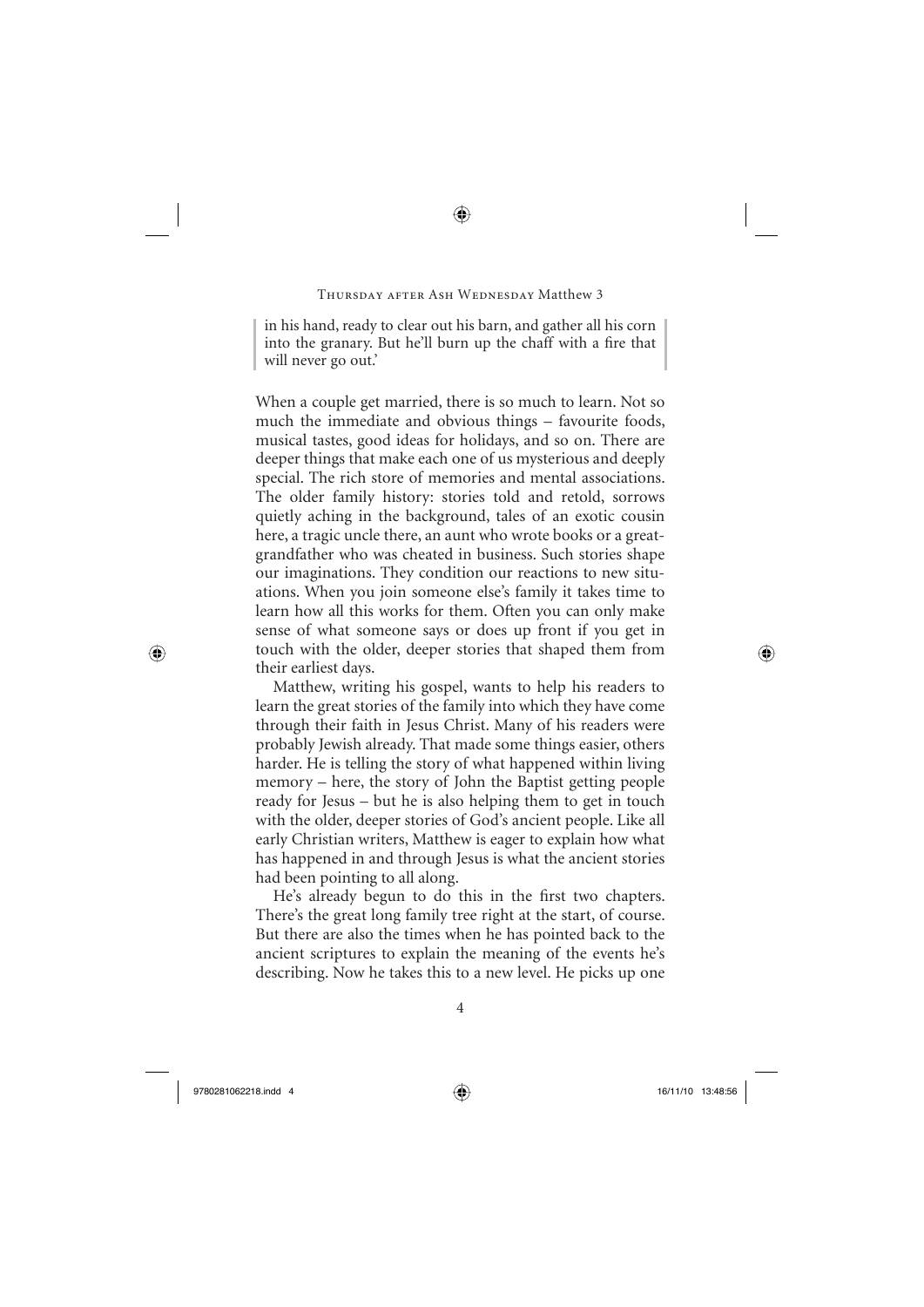of the most famous prophecies in the Old Testament, and declares that it came true in and through John the Baptist.

The prophecy in question summed up the longing and the praying of Israel over the previous five hundred years. Israel had been overrun by foreign armies. The Temple had been destroyed. God himself, they believed, had abandoned his people because of their wickedness, and had left them to their fate. Even when the Jews returned from Babylon and rebuilt the Temple, there was a lingering, uneasy sense that there was more to come, that all was not yet well. So they told the story like this: one day God will come back to rescue us. He'll come back and take charge of the whole world, and everything will be right at last. The God in heaven will be king of the earth! That's what we're waiting for.

So when John the Baptist suddenly appeared, down near the river Jordan, telling people that 'heaven' was going to take charge on earth (that's what 'the kingdom of heaven' means), it's not surprising that everyone set off to find out what was going on. John was plunging people into the Jordan. He was re-enacting the far-off moment when the ancient Israelites first entered their Promised Land. This is it! This is what we've been waiting for! Sharp-eyed people, then and later, said: This is the man the prophet spoke about. He is the 'voice in the wilderness', getting people ready for God to come back.

If we grasp nothing more than this, Matthew would have done half his job. But there are two other things going on here which also shape the way he's going to tell the rest of his story. First, lots of people coming to John have to be warned not to take God for granted. They may be Abraham's children physically, but God is doing a new thing. He is reshaping Abraham's family: sharp judgment on the one hand, an open invitation on the other. 'God is able to raise up children for Abraham from these stones!' This isn't the way many of them had been telling the story. It must have come as a shock.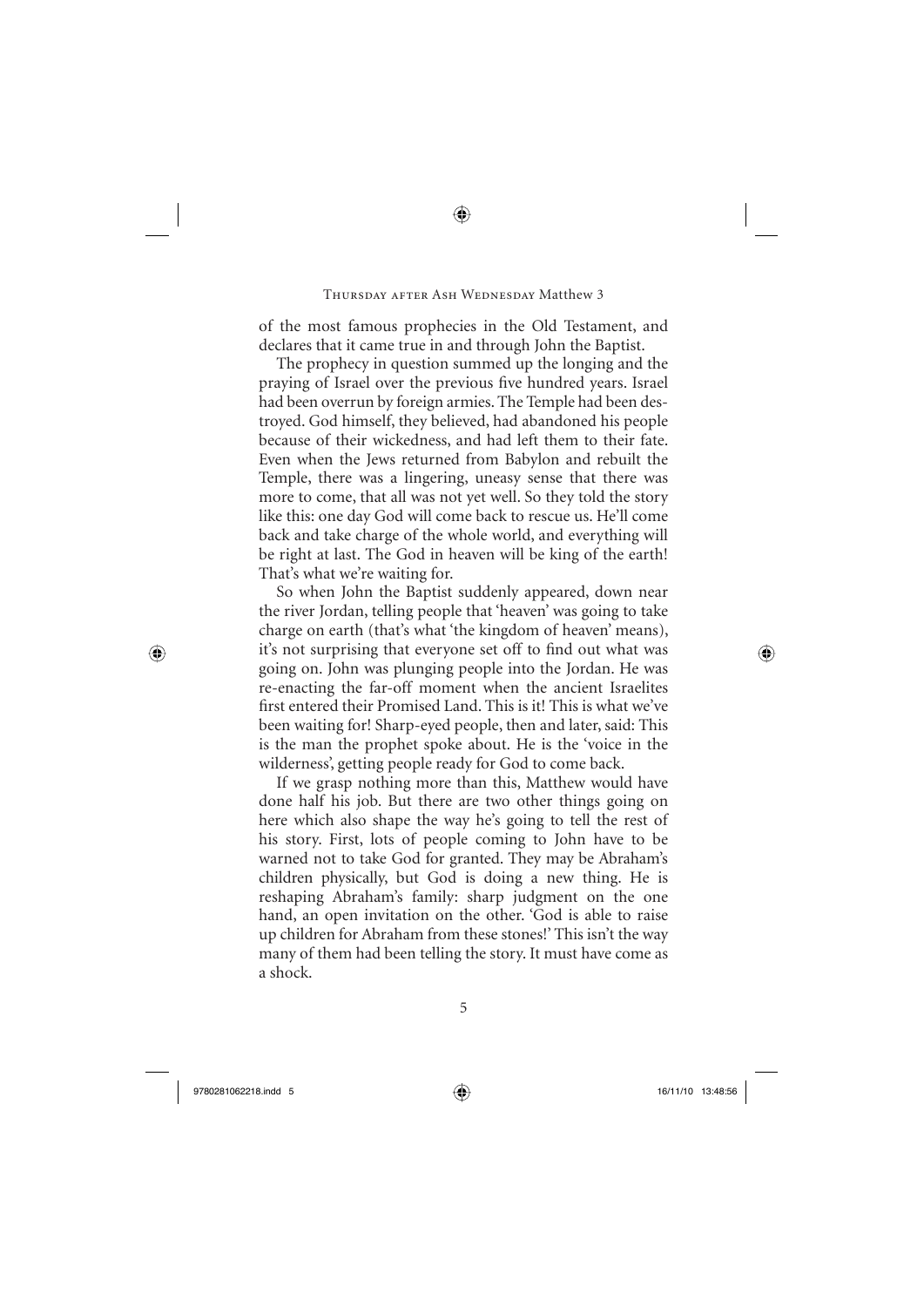Second, John kept telling people that he was preparing them for the arrival of Someone Else – Someone who would carry out this judgment against those who took their position for granted, Someone who would act in a much more dramatic way to bring the rule of 'heaven' to bear on earth. This Someone, we then discover, is Jesus himself. Everything that Matthew wants to say about Jesus must be understood as fulfilling this prophetic warning.

Those of us today who find ourselves among Jesus' followers need to pay close attention to these ancient stories. They may be strange. But only if we learn how they work will we understand what sort of a family it is we now belong to.

### **Today**

*Gracious Lord, as your heavenly rule extends on earth, help us to know your story and live as your family.*

## **FRIDAY AFTER ASH WEDNESDAY**

#### **Matthew 4; focused on 4.18 –25**

<sup>18</sup>As Jesus was walking beside the Sea of Galilee he saw two brothers, Simon (also called Peter) and Andrew his brother.

<sup>19</sup>'Follow me!' said Jesus. 'I'll make you fish for people!'

<sup>20</sup>Straight away they abandoned their nets and followed him.<br><sup>21</sup>He went on further, and saw two other brothers, James the

son of Zebedee and John his brother. They were in the boat, mending their nets, with Zebedee their father. He called them. <sup>22</sup>At once they left the boat, and their father, and followed

him.<br><sup>23</sup>He went on through the whole of Galilee, teaching in their synagogues and proclaiming the good news of the kingdom, healing every disease and every illness among the people. 24Word about him went out around the whole of Syria.

They brought to him all the people tormented with various kinds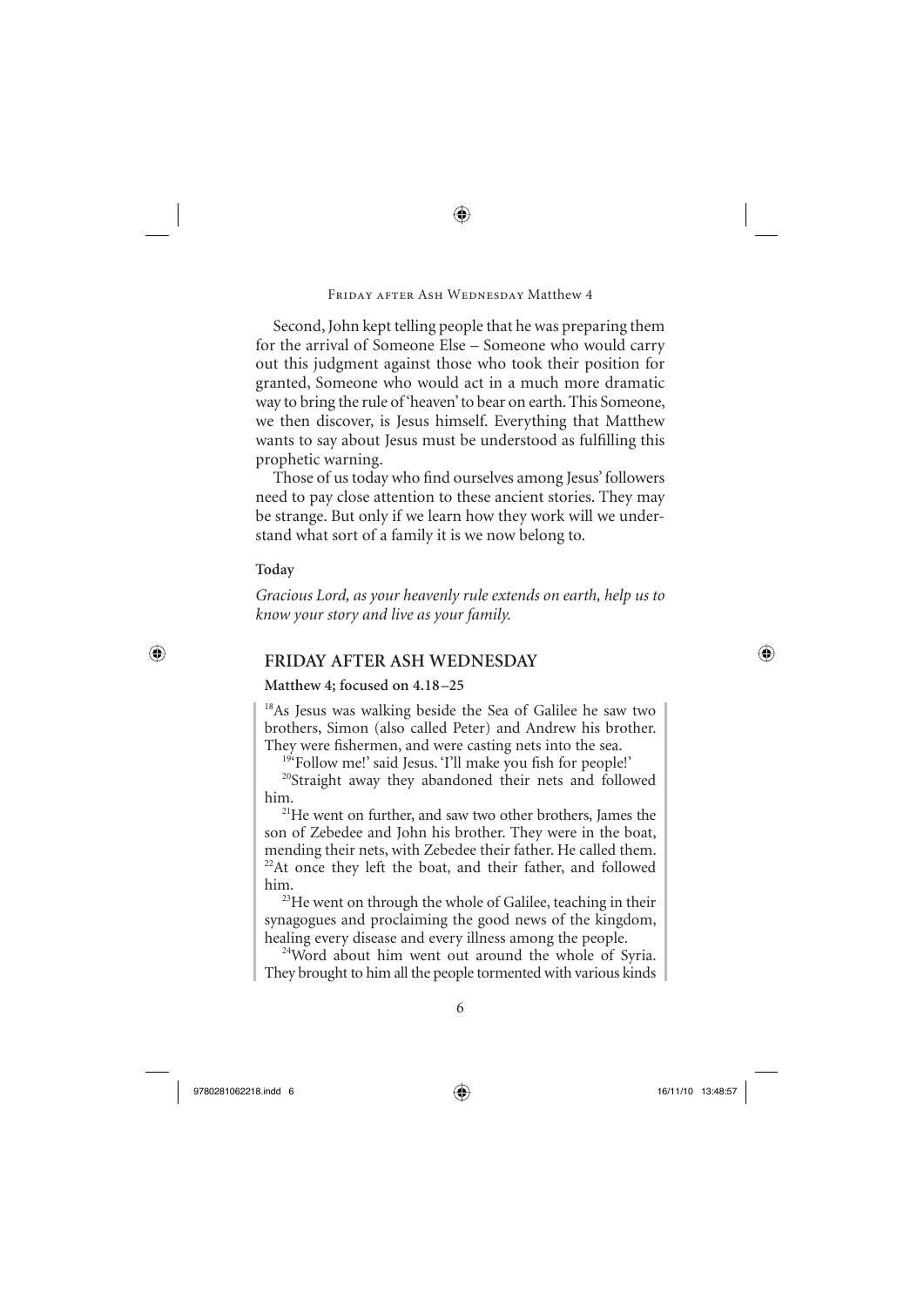of diseases and ailments, demon-possessed people, epileptics, and paralytics, and he healed them. 25Large crowds followed him from Galilee, the Decapolis, Jerusalem, Judaea and beyond the Jordan.

There's a sense of excitement at the start of the season. The ground is prepared and marked out. The fixture list is printed. Everything is ready. So along you go for the first match.

But imagine what it would be like if, just before the game was due to start, the coach came onto the pitch and began to point to people in the stands – people who had come as spectators! 'All right: you over there, come on; and you in the blue jacket, you too; and you there hiding near the back, I want you in the team . . .' You begin to be afraid you might be next. Suddenly the people who've been called are hurrying down to the field of play, and the game begins.

Of course no serious sports team today would do it like that – or, if they did, they wouldn't win many matches. But this is the strange thing. When God came back at last, coming to establish the rule of heaven here on earth, that seems to be exactly how he went about it. Lots of people who thought they were just spectators suddenly found themselves summoned onto the field of play. As the story goes on, we find out that they, like modern spectators dragged from the stands and made to play the game, were not as ready, or as fit, as they might have been. But it seems that that's how God wanted to work.

There's something going on there which gets near the heart of the challenge of the gospel for us today. It's very easy for people to imagine that they can be 'religious' – they can say their prayers, they can go to church, they can read the Bible – but basically they are looking on, spectating, while God does whatever God is going to do. And of course there's a sense in which that's true. God is not weak, helpless, waiting for humans to get their act together before he can do anything.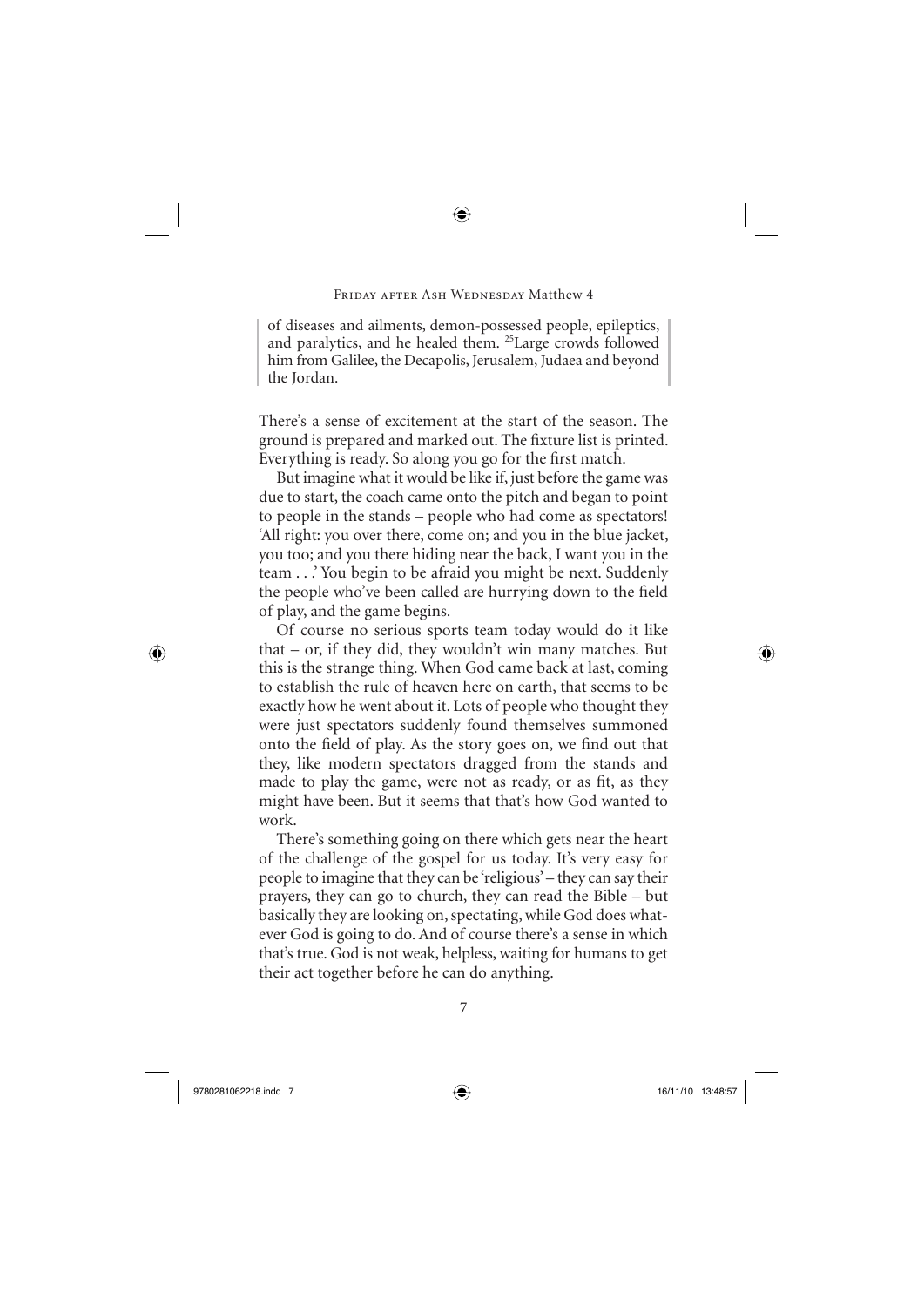But in another sense part of the point is that God always wanted humans to be part of the action, not just spectators. God made humans to reflect his image – his presence, his love, his plans – into the world. That's why he himself came into the world as a human being. And that's why Jesus called Peter, Andrew, James and John, and the others. They weren't ready. They weren't expecting it. But that's how Jesus worked then, and that's how he works to this day. Perhaps that's why you're reading Matthew's gospel right now. Perhaps Jesus is going to point to you and ask you to help him with some of the work.

Of course, there were still quite a lot of people who remained spectators. As Jesus went about healing people – which was the most dramatic way of showing them that 'heaven' really was taking charge on earth – it was natural that great crowds followed him from all over. But here's another challenge. What should the church be doing today that would make people realize that 'heaven' is actually in charge here and now? When we find the answer to that question, there will be lots more spectators – and, we may hope, lots more players too.

### **Today**

*Gracious Lord, help us to be ready when you call us to work with you.*

## **SATURDAY AFTER ASH WEDNESDAY**

### **Matthew 4.1–11**

<sup>1</sup>Then Jesus was led out into the wilderness by the spirit to be tested by the devil. <sup>2</sup>He fasted for forty days and forty nights, and at the end of it was famished.<sup>3</sup> Then the tempter approached him.

'If you really are God's son,' he said, 'tell these stones to become bread!'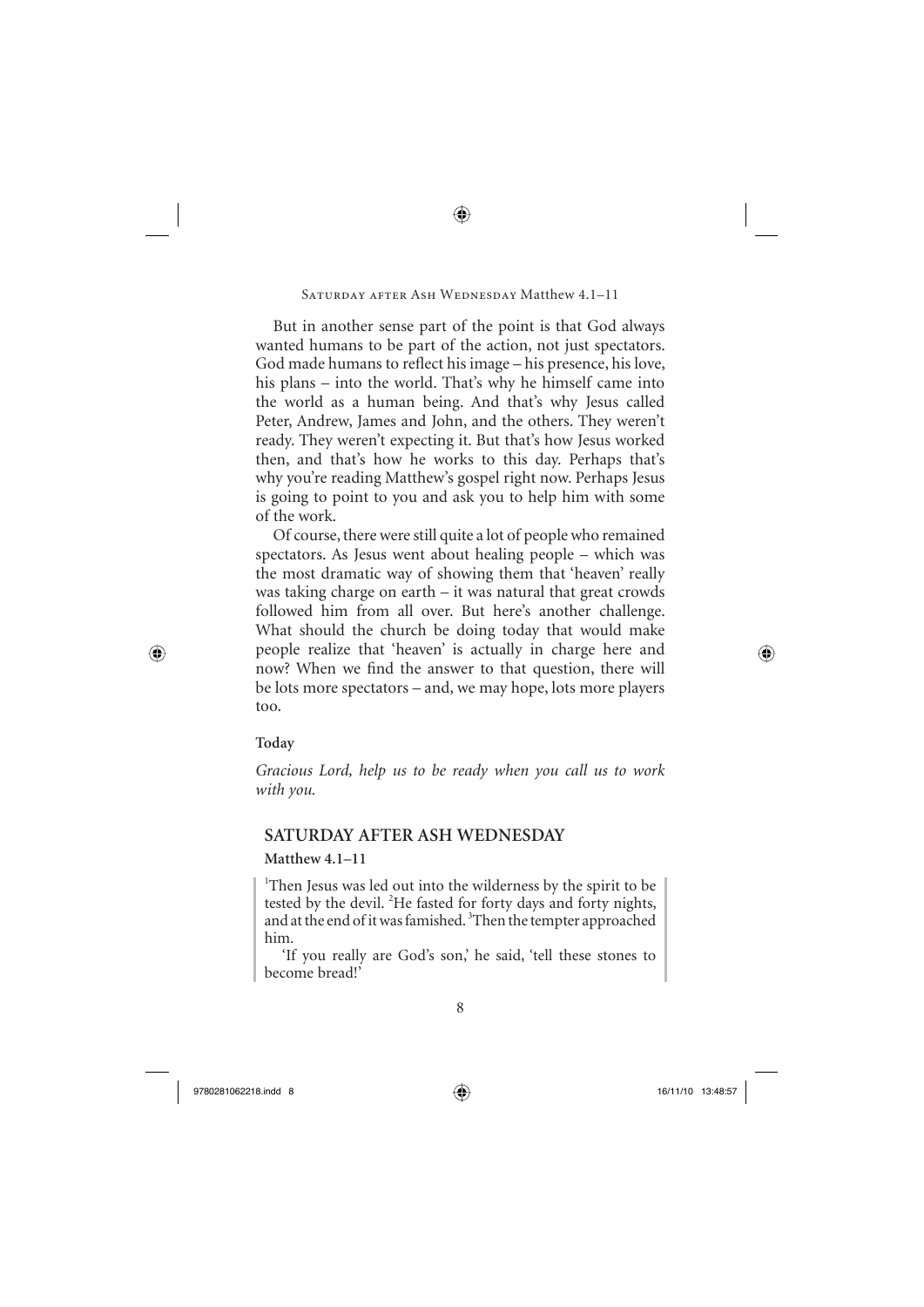4 'The Bible says,' replied Jesus, 'that people don't live only on bread. We live on every word that comes from God's mouth.

<sup>5</sup>Then the devil took him off to the holy city, and stood him on a pinnacle of the Temple. <sup>6</sup>

 $^{64}$ If you really are God's son,' he said, 'throw yourself down. The Bible does say, after all, that

God will command his angels to look after you, and they will carry you in their hands, so that you won't hurt your foot against a stone.'

7 'But the Bible also says', replied Jesus, 'that you mustn't make the Lord your God prove himself!'

 ${}^8$ Then the devil took him off again, this time to a very high mountain. There he showed him all the magnificent kingdoms of the world.

'I'll give the whole lot to you,' he said, 'if you will fall down

and worship me.'<br><sup>10</sup>'Get out of it, satan!' replied Jesus. 'The Bible says, "Wor-<br>ship the Lord your God, and serve him alone!'"

<sup>11</sup>Then the devil left him, and angels came and looked after him.

It starts with a flicker of thought, a tiny little idea that darts across the mind while you're doing something else. It seems harmless, just one of the millions of things that the human brain comes up with. But then it returns, a minute or an hour later. You feel it now as something familiar, and perhaps enticing. If I claim travel expenses for that trip, even though I had a ride from a friend . . . if I had a chance to say that really cutting remark to the man who's always been mean to me . . . if I played my cards right, I might persuade my friend's spouse to spend an evening with me, and then maybe . . .

Always, to begin with, it seems quite reasonable, only just a bit off limits. But if we play with the idea, or allow it to play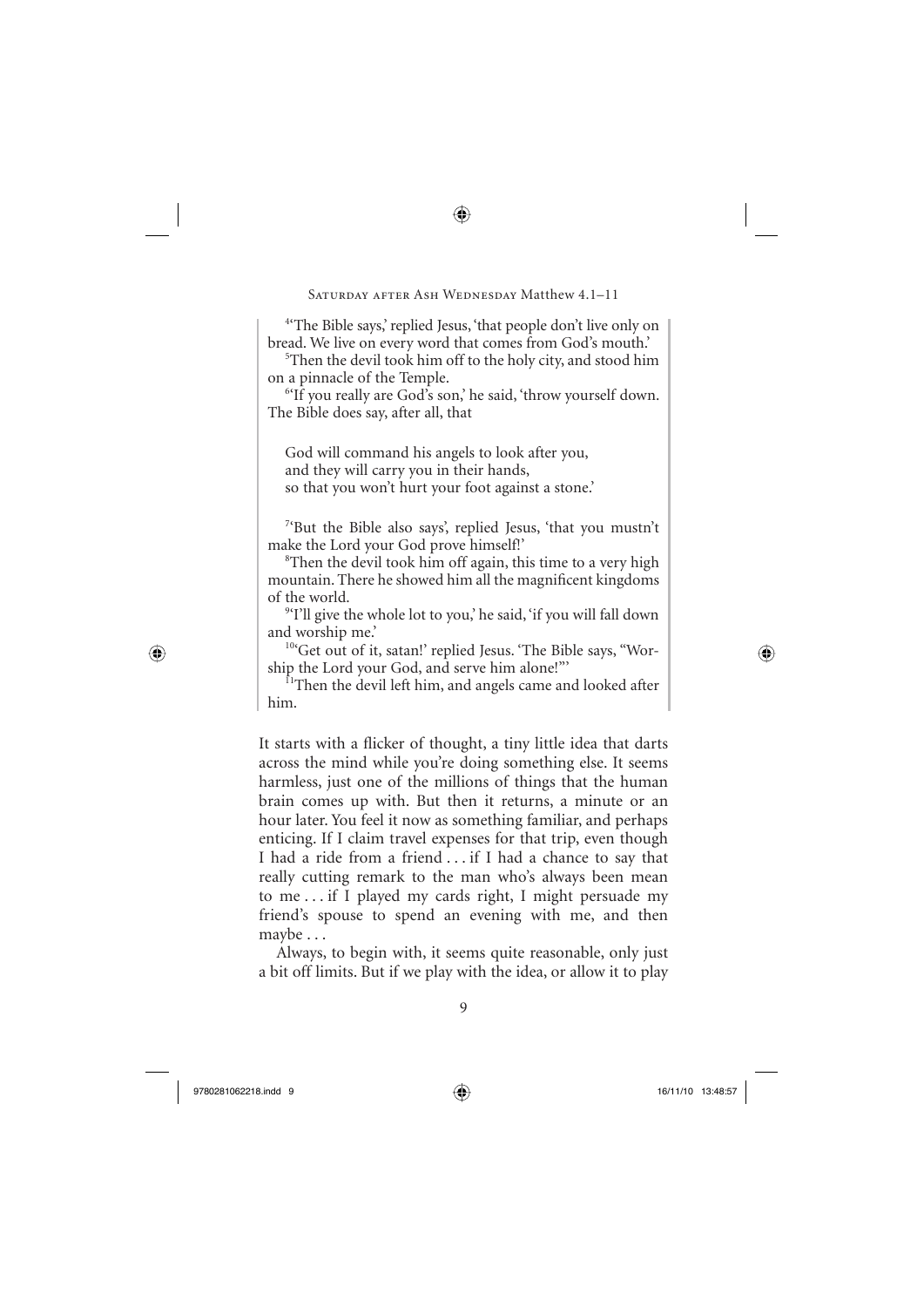with us, then a new course is set, heading for disaster at one level or another.

Christians have always found comfort in the fact that Jesus was tempted as we are. But his temptations, in this famous story, are not just an example, showing us how to resist, though of course they are that too. (Notice how his mind, well stocked with scripture, comes back again and again with the right response.) They are part of the larger story of how 'heaven's rule' came to earth.

Part of the point of the 'kingdom of heaven', you see, and of Jesus' own mission to make it happen, is that there was another power ruling the earth. If Jesus was to bring God's rescuing rule to the world, the present power had to be defeated. Jesus' 'temptations' are therefore the personal side of the larger battle he had to fight if God's rule was to take hold. Like David fighting Goliath, he had to take on the enemy one to one if the people as a whole were to be set free.

The three temptations here, like most if not all temptations, are good things that are being distorted. Bread is good. Jesus will later create a huge amount of it from a few loaves, to feed hungry people. But should he do that just for himself – and just to satisfy himself that he really is the 'Son of God', as the heavenly voice at his baptism had said? No: Jesus will satisfy himself with what God has said, rather than with any attempt to prove it.

So, too, Jesus may already have had a sense that his own vocation would end in a horrible death, trusting that God would raise him from the dead. But the satanic distortion of this is that he should perform a crazy stunt to attract attention. Again, Jesus refuses: that would be using God's power as magic.

Finally, it's clear throughout Matthew's gospel, and particularly at the very end, that Jesus as 'king of the Jews' is to become the true lord of the whole world. But the path by which he moves to that lordship is not the satanic one which would make him grab it for his own ends. The whole of the book is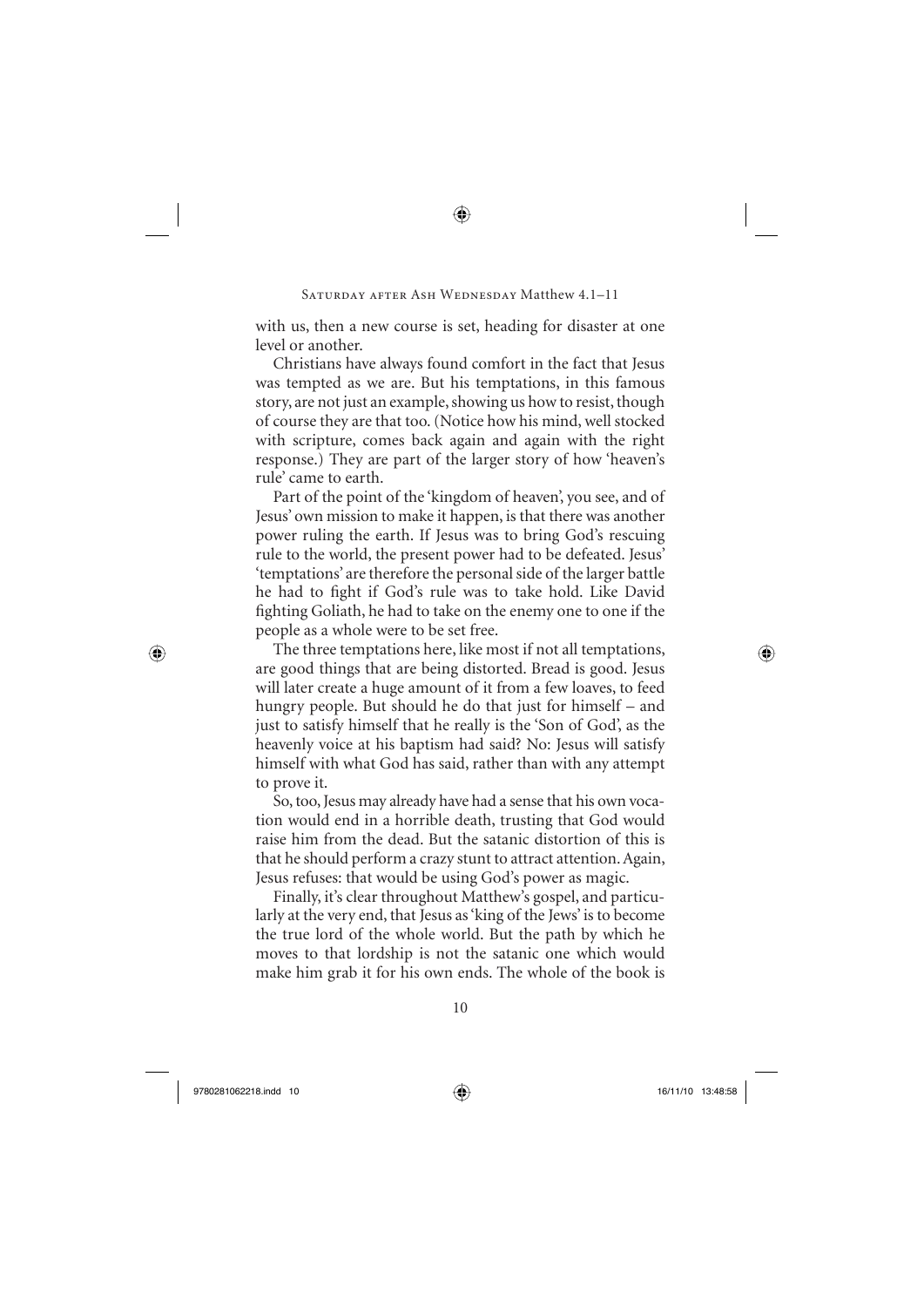about the alternative path, the true way by which Jesus comes to embody heaven's rule on earth.

Once more, we are not simply spectators in this extraordinary drama. We, too, are tempted to do the right things in the wrong way, or for the wrong reason. Part of the discipline of Lent is about learning to recognize the flickering impulses, the whispering voices, for what they are, and to have the scripturefuelled courage to resist. We, too, are part of the ongoing battle for heaven's rule to be established on earth. Every successful fight against temptation is one more step on the road to the ultimate victory.

### **Today**

*Lord Jesus, as you saw through the temptations and refused them, give us wisdom to recognize the tempter's voice, and strength to resist.*

## **WEEK 1: SUNDAY**

### **Psalm 32**

<sup>1</sup>Happy are those whose transgression is forgiven, whose sin is covered. <sup>2</sup>Happy are those to whom the Lord imputes no iniquity, and in whose spirit there is no deceit. <sup>3</sup>While I kept silence, my body wasted away through my groaning all day long. <sup>4</sup> For day and night your hand was heavy upon me; my strength was dried up as by the heat of summer. <sup>5</sup>Then I acknowledged my sin to you, and I did not hide my iniquity; I said, 'I will confess my transgressions to the Lord', and you forgave the guilt of my sin. <sup>6</sup> Therefore let all who are faithful offer prayer to you; at a time of distress, the rush of mighty waters shall not reach them.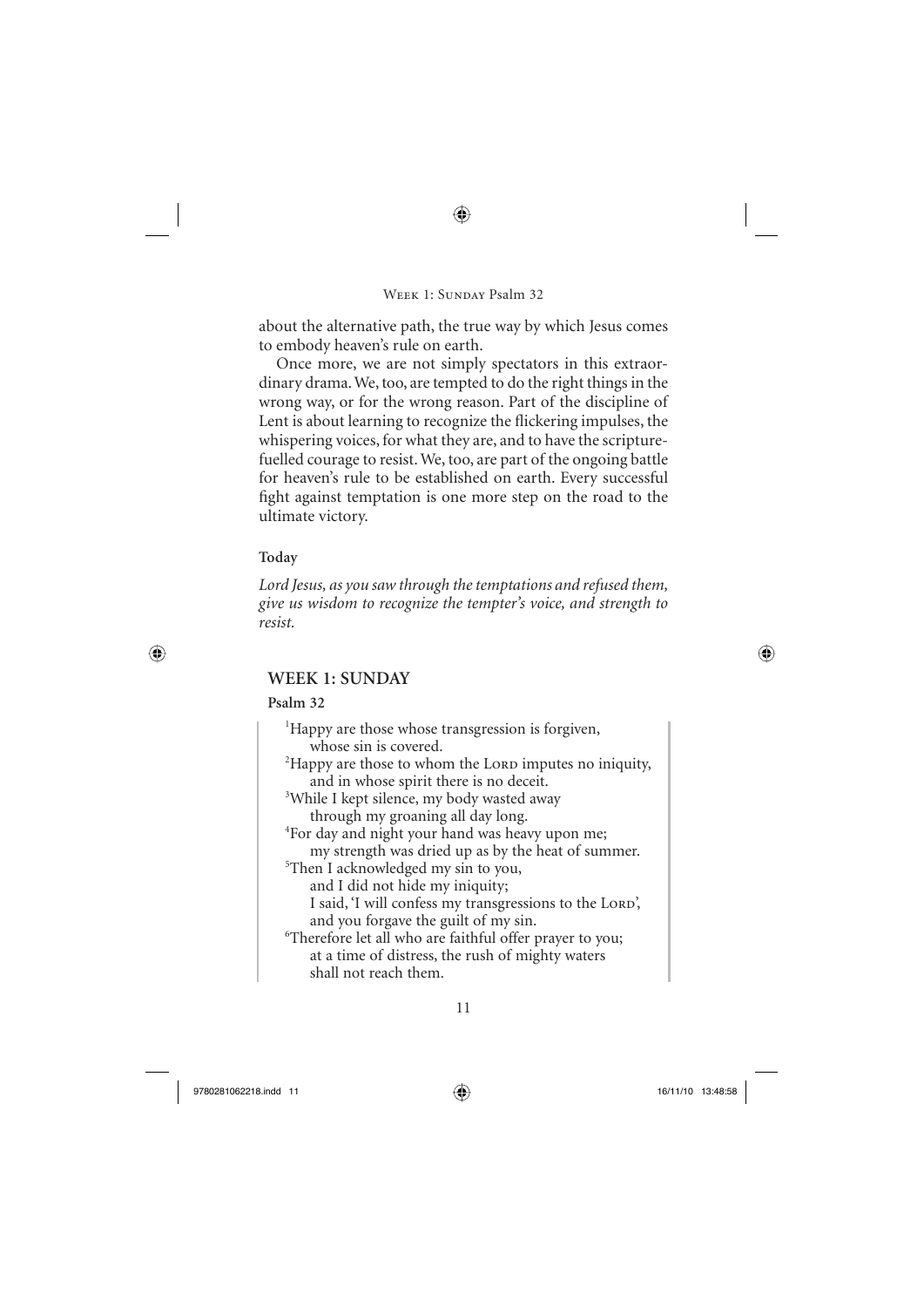| <sup>7</sup> You are a hiding-place for me; you preserve me<br>from trouble; |
|------------------------------------------------------------------------------|
| you surround me with glad cries of deliverance.                              |
| <sup>8</sup> I will instruct you and teach you the way you should go;        |
| I will counsel you with my eye upon you.                                     |
| <sup>9</sup> Do not be like a horse or a mule without understanding,         |
| whose temper must be curbed with bit and bridle,                             |
| else it will not stay near you.                                              |
| <sup>10</sup> Many are the torments of the wicked,                           |
| but steadfast love surrounds those who trust in the LORD.                    |
| <sup>11</sup> Be glad in the Lorp and rejoice, O righteous,                  |
| and shout for joy, all you upright in heart.                                 |

A long time ago, when I had just learnt to drive, I ran out of petrol on a lonely country road. I gratefully accepted some fuel from a nearby farmer. What he didn't tell me was that it was a mixture designed not for a car, but for a lawn mower. I got back home all right, but the next day the car behaved like a sick animal, coughing and spluttering. I made it down to the local garage, where the mechanic explained what the wrong fuel does to the engine. There was thick, messy stuff in the carburettor where there should have been clear petrol. He cleaned it out, and I felt – and it was as though the car felt – a huge sigh of relief. Even to hear the engine running smoothly was a delight. Now I was free again, free not to have to worry about the car but to think, more positively, where I might want to go.

That is the mood of this Psalm. It would be wrong to think of it, as some do when the question of sin and confession comes up, as a gloomy poem. Some Christian traditions these days seem to do as little 'confessing' as they can, in case it spoils the happy mood they want to maintain. But that's like trying to carry on driving while the engine is complaining it's running on the wrong stuff. Confession is facing up to what's wrong. The first two verses of the Psalm list four different types of problem: 'offence' or 'transgression' (breaking of a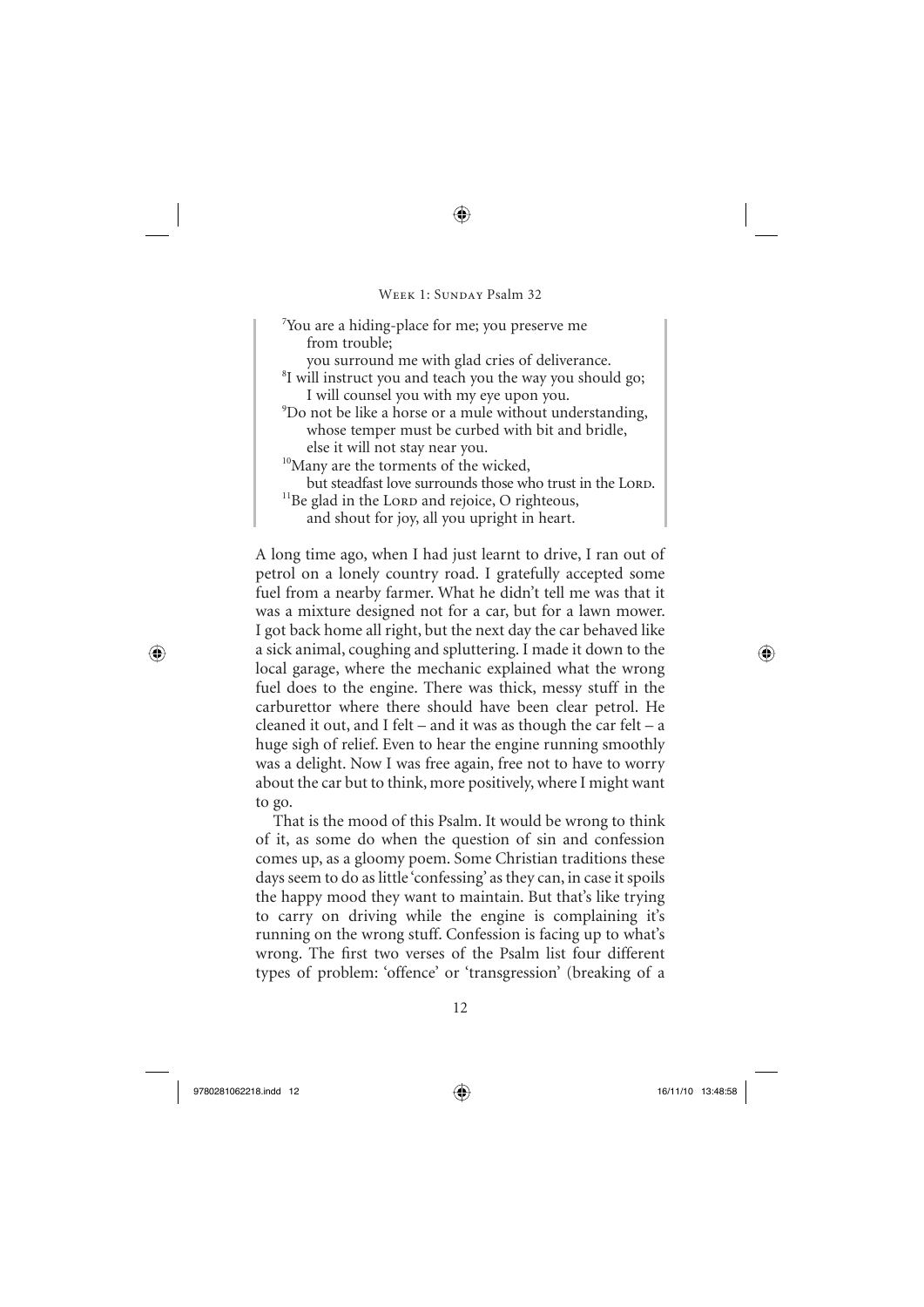known command), 'sin' (missing the mark of genuine humanness), 'guilt' or 'iniquity' (the murky stuff inside me where there should be clarity and openness) and 'deceit' (the vain attempt to pretend all is well – a very common problem today). And the reason we do this is the same reason I went to the mechanic. As the Psalmist says in verses 3 and 4, it was hard to live like that.

It's only then that we discover why the Psalm declares that people who confess what's wrong inside are 'blessed' or 'happy'. The Psalm is actually a great celebration: it's over! It's gone! It's been dealt with! And instead of the heavy, dark feeling inside, there is a sudden sense of God's presence, protecting and rescuing us (verses 6 and 7).

Only then do we discover that forgiveness isn't just a matter of bringing the bank balance, as it were, back from a huge debt to a balance of zero. Once the car has been cleaned out, we are free to hear a fresh call from God, to hear when he whispers and feel when he nudges, rather than having to be treated like an unbroken horse or mule (verses 8 and 9). A well-trained horse is one that has learnt to sense the rider's hopes and intentions and even to anticipate them. It is as though the mechanic not only fixed the car but showed me on the map some wonderful places to visit that I'd never imagined before.

That's why the poem closes, once again, with celebration. Put off the task of confession and the mess will only get worse, leading to all kinds of trouble. But trust in the Lord – and that trust will often begin by trusting him with our saddest and darkest secrets – and we will find his love surrounding us. It's like going outside on the first spring morning where suddenly you realize it's not cold any more. Lent is a time for discipline, for confession, for honesty, not because God is mean or faultfinding or finger-pointing but because he wants us to know the joy of being cleaned out, ready for all the good things he now has in store.